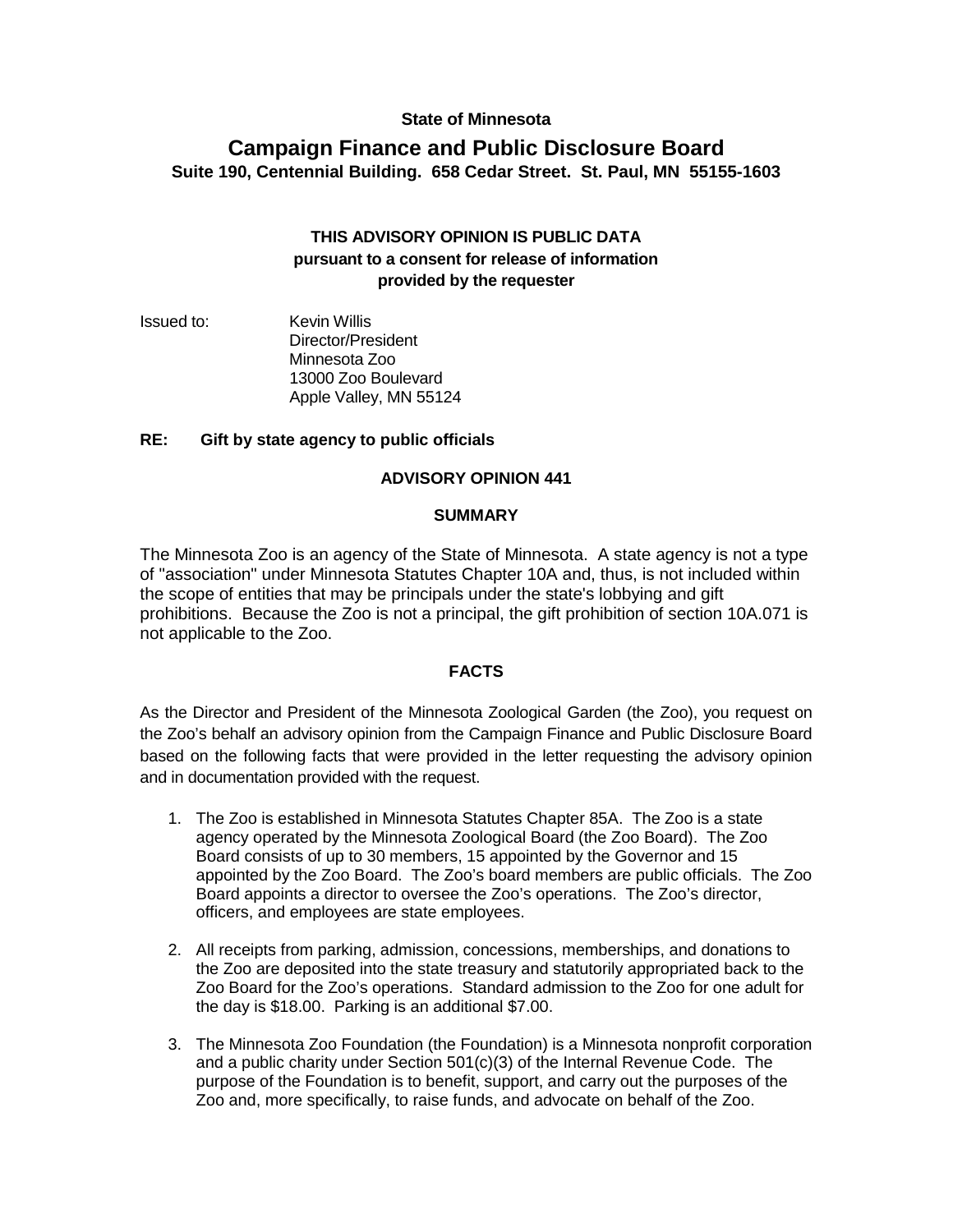- 4. The Foundation is governed by an independent board of trustees. The Zoo's director is *ex officio* the president of the Foundation and sits on the Foundation's board but does not have voting rights.
- 5. In consideration of fundraising and other services provided by the Foundation, the Zoo provides furnished office space and technical support to the Foundation. The Zoo and the Foundation also share a website at www.mnzoo.org.
- 6. The Foundation pays a lobbyist more than \$500 a year to represent the interests of the Zoo at the state legislature. The lobbyist works at the direction of the president of the Foundation, who is also the director of the Zoo, and in coordination with the Zoo's public affairs director, who is an employee of the Zoo. The Foundation does not direct the lobbyist's work. The lobbyist is registered with the Board and lists the Foundation as the organization represented on his registration form and lobbyist disbursement reports. These reports list the president of the Foundation (the director of the Zoo) as the contact for the principal.
- 7. For the past several years, the Zoo has held a Legislators' Day at the Zoo. The Zoo provides free admission to the Zoo, parking, lunch, and private tours by Zoo staff to legislators who attend this event. All legislators have been invited to the event in past years.
- 8. The Zoo would like to continue hosting a Legislators' Day at the Zoo and similar events for state legislators in the future.

#### **ISSUE**

Does the prohibition on gifts from lobbyists and principals to legislators in Minnesota Statutes section 10A.071 prohibit the Minnesota Zoological Garden from providing free admission, parking, food and beverages, and zoo tours to legislators as part of a Legislators' Day at the Zoo or similar events?

### **OPINION**

### **Which entity is represented by the lobbyist who is paid by the Foundation?**

The Board has previously examined situations where two related entities are involved in lobbying activities with one entity initially paying the lobbyist while the other entity directs the lobbyist's work and stands to benefit from the lobbyist's efforts. In the first such examination, the Board concluded that the entity that directed the lobbyist's work, and on whose behalf the lobbyist lobbied, was the association represented and that the lobbyist should register on behalf of that association. Advisory Opinion 292 (April 24, 1998).

More recently, the Board examined a situation in which a multi-faceted organization's public affairs department retained and directed the activities of lobbyists who lobbied on behalf of various operating units of the organization. The Board concluded that the lobbyist should register for the operating unit(s) whose interests were represented by the lobbyist. Advisory Opinion 413 (November 1, 2010). [1](#page-1-0)

The facts of the present situation are similar to those previously considered. Although the Zoo does not reimburse the Foundation for the lobbyist's salary, the Foundation exists solely

<span id="page-1-0"></span> $1$  In each of these cases, the entity whose interests were represented ultimately reimbursed the other entity for the services. However, for reasons described in this opinion, the Board does not find payment for a lobbyist's services to be controlling.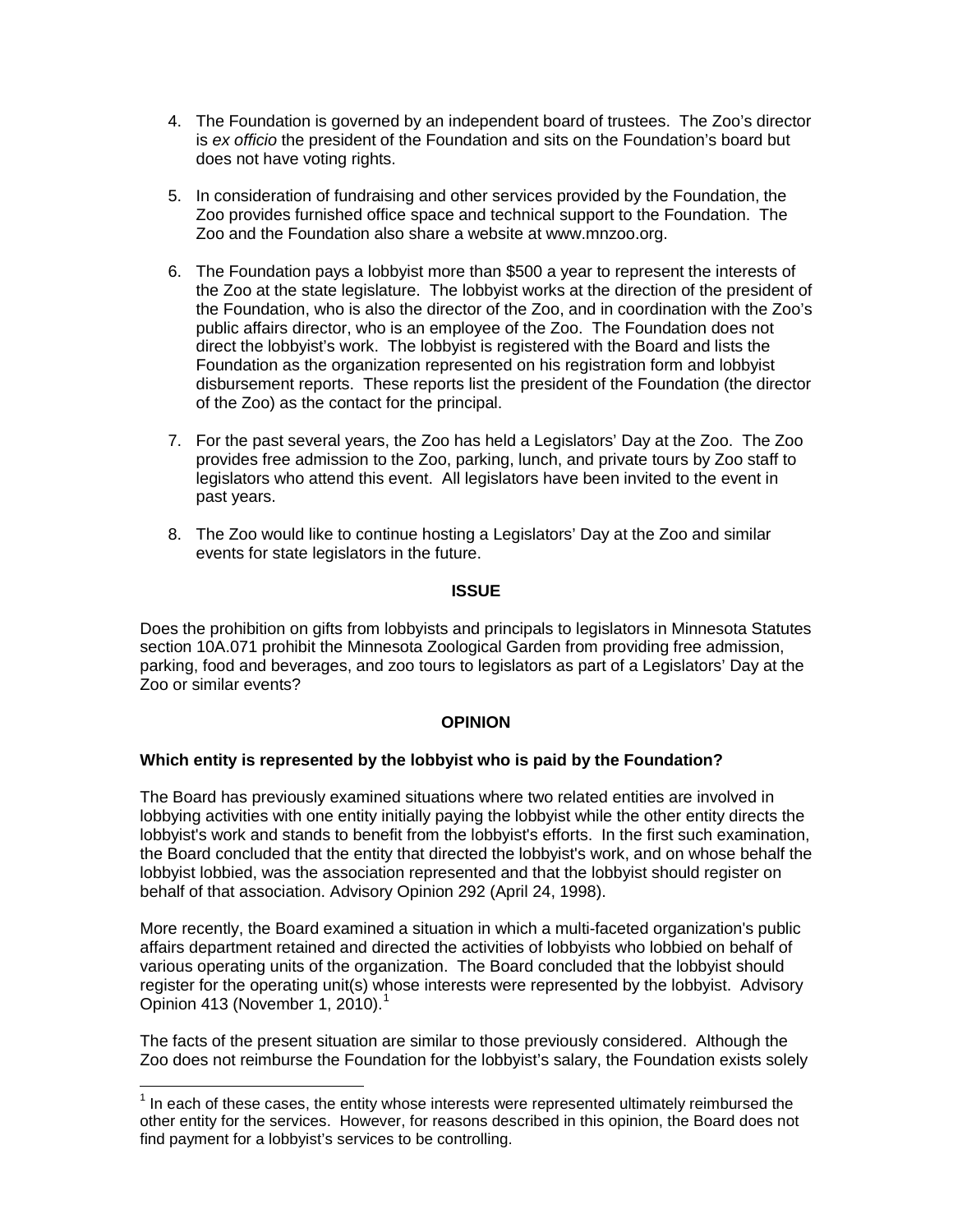to further the goals of the Zoo. Under the facts of this opinion, the lobbyist's work is directed by the Zoo's director and its public affairs director, both of whom are employees of the Zoo. Additionally, the lobbyist advocates on behalf of the Zoo, not on behalf of the Foundation.<sup>[2](#page-2-0)</sup>

The Board concludes that the approach it has previously applied to situations where a lobbyist represents the interests of one association while being paid, or even directed, by another is consistent with the plain language and intent of Chapter 10A. Thus, the Board concludes that the Zoo's lobbyist should be registered on behalf of the Zoo rather than the Foundation.

Direct payment by the Foundation for the lobbyist's services makes the Foundation an original source of funds under rule 4511.0100, subpart 5, which provides that:

"Original source of funds" means a source of funds, other than the entity for which a lobbyist is registered, paid to the lobbyist, the lobbyist's employer, the entity represented by the lobbyist, or the lobbyist's principal for lobbying purposes.

Once the lobbyist is properly registered based on the fact that he represents the Zoo's interests, it becomes clear that the Foundation is a source of funds paid to a lobbyist by an entity other than the entity for which the lobbyist is registered.

The lobbyist disbursement report should therefore show the Foundation as an original source of funds for lobbying. Although the Zoo has had a lobbyist representing its interests for several years, the Board applies this advisory opinion only prospectively and will not require amendments to lobbyist disbursements previously filed.

#### **Is the Zoo a principal?**

Minnesota Statutes section 10A.071, subdivision 2, provides as follows:

A lobbyist or principal may not give a gift or request another to give a gift to an official. An official may not accept a gift from a lobbyist or principal.

Legislators are officials covered by the gift ban. *Id.*, subd. 1 (c).

Under section 10A.071, a "principal" is "an individual or association". In order to conclude that the Zoo is a principal, the Board would first have to conclude that the Zoo is an "association".

An association is "a group of two or more persons, who are not members of an immediate family, acting in concert. Minn. Stat. § 10A.01, subd. 6. The Board has previously determined that political subdivisions and public higher education systems are not associations. Advisory Opinion 224 (January 26, 1996); Advisory Opinion 297 (July 24, 1998). Advisory opinion number 224 stated that the University of Minnesota, "as a constitutionally established institution which is recognized as a unique entity of state government", was "more than an association" as that term is defined in Chapter 10A.

The Board concludes that because the Zoo is a statutorily created state agency, which is recognized as a unique entity of state government, it is not included in the scope of entities defined as "associations" in Chapter 10A and, thus, cannot be a principal. A lobbyist that registers on behalf of a governmental entity that is not a principal is still covered by the

<span id="page-2-0"></span> $2$  In discussions with Zoo staff, it was made clear that the lobbyist does not lobby on charitable corporation issues or other issues that would be related to the Foundation and its operations. Rather, the lobbyist advocates on behalf of the Zoo and its operations.